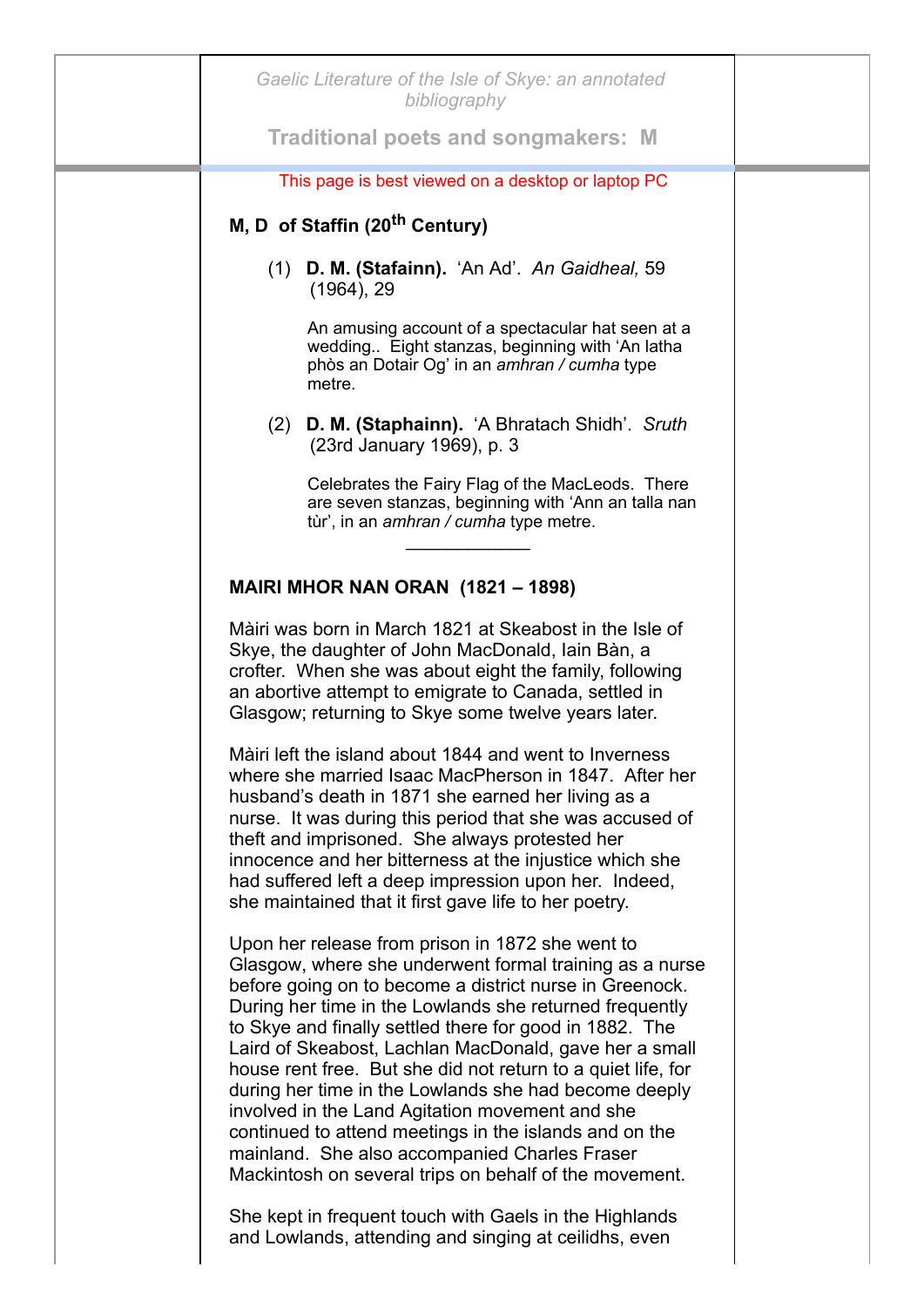taking part in the first Mod in 1892, though she did not win a prize. She died in Portree on the 8th November 1898.

Màiri Mhór nan Oran was the most prolific of the nineteenth century Gaelic poets. Her work may be divided as follows: (1) songs about her personal humiliation; (2) songs about Highland affairs, particularly the land agitation; (3) songs about Skye; (4) festive songs; (4) eulogies, elegies and official poetry.

There is a close affinity between her personal songs and those about conditions in the Highlands. Out of her own suffering came a fellow feeling for the sufferings of her countrymen, and indeed the two came together in 'Luchd na Beurla'. Her songs about the Highlands are very different from others of the time. Though they contain frequent poetic weaknesses, most of them show a strength of mind and understanding, not to mention feeling, which was rare in her day. She did not adopt the romantic style of Niall MacLeòid and his followers and her poetry has a realism lacking in that of her contemporaries.

In composing, Màiri used one of the oldest methods – she put new words to existing tunes and sometimes used existing words, particularly at the end of a line when seeking rhyme or *aicill*. All of her songs, with the exception of two, were composed upon Gaelic tunes. This sets her apart from Niall MacLeòid. However, many of the songs which she used were those popular in Lowland ceilidhs in the second half of the nineteenth century, and a goodly number of her models are to be found in *An t-Oranaiche* ([Mac-na-Ceardadh 1879\)](http://www.skyelit.co.uk/refs3.html).

(The information for the above account is for the most part from Domhnall Eachann Meek's account of the life and work of Mary MacPherson, Màiri Mhór nan Oran, in his *Màiri Mhór nan Oran* (Glaschu: Gairm, 1977)

The late Colonel 'Jock' MacDonald of Viewfield, Portree knew Màiri as a small boy and recounts an amusing anecdote of their friendship in an interview with Aonghas MacNeacail published in *North 7,* 32 (March / April 1979), 30-31.

- (1) **'Oran Cumha an Ibhirich'**
	- i **Màiri nan Dàn.** *Scottish Highlander* (6th January 1887). [Unseen]
	- ii **Màiri nan Dàn.** 'Oran Cumha an Ibhirich'. Broadsheet [1887?]. [Unseen]
	- iii **Màiri nan Dàn.** 'Oran Cumha 'n Ibhirich'. *TGSI,* 49 (1974-1976), 353-356.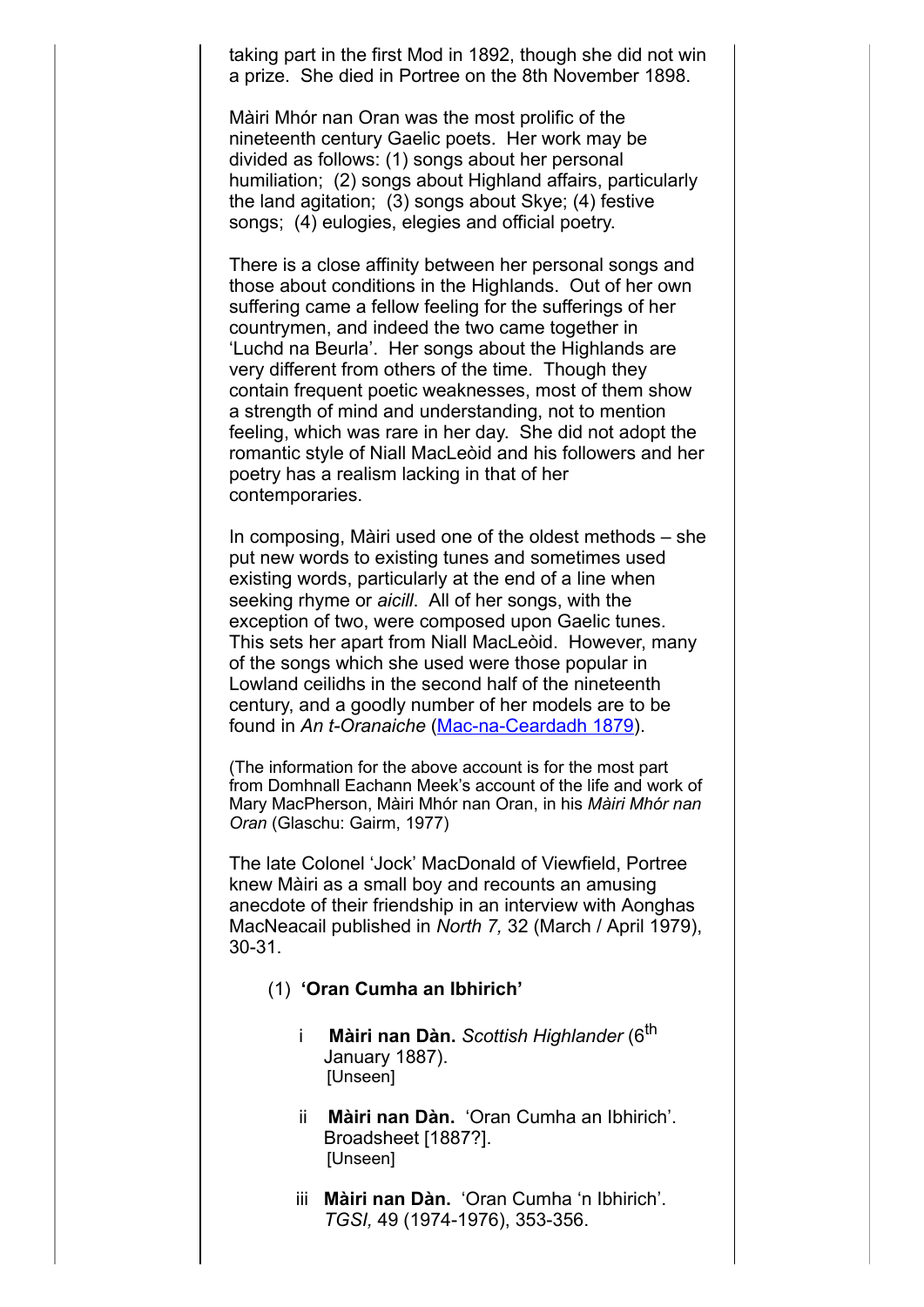Includes an English translation.

iv **Màiri nan Dàn.** 'Oran Cumha 'n Ibhirich'. *SGS,* 16 (Winter 1990), 34-37, 48.

Includes an English translation and notes.

v **Màiri Nic-a-Phearsain.** 'Oran Cumha an Ibhirich'. *Tuath is Tighearna: Tenants and Landlords.* Edited by Donald E. Meek. Edinburgh: Scottish Academic Press for the Scottish Gaelic Texts Society, 1995, pp. 167- 169.

This mock elegy is for the hated Sheriff Ivory, one of the most notorious figures of the Land Agitation period. It was composed upon the occasion of the mistaken report of the Sheriff's demise in a bog in Trotternish. It was originally published, under the pseudonym 'Màiri nan Dàn' in the *Scottish Highlander* of 6th January 1887 and in a broadsheet now in the MacKinnon Collection in Edinburgh University Library. It has been presented by Donald Meek in his 'Gaelic Poets of the Land Agitation' (*TGSI,* 49:309- 376) and 'The Role of Song in the Highland Land Agitation' (*SGS,* 16:1-53).

There are seven six-line stanzas, beginning with 'Chuala mi sgeul'.

(2) **Màiri Nighean Iain Bhàin.** *Còmhradh nan Oran: Torr-a-Bheathain agus Creag Phàdruig.* Glasgow: Archibald Sinclair, 1887. 16p.

This poem is reprinted on pp. 200-210 of Màiri's 1891 collection.

(3) **Màiri Nic a' Phearsain (Màiri Nighean Iain Bhàin).** *Dàin agus Orain Ghàidhlig.* Agus Cunntas Ghoirid air a' Beatha le Alastair Mac-Bheathain. Inbhirnis: A. agus U. Mac-Coinnich, 1891. xiv, 320d, dealbhan.

All ninety poems in this collection, between eight and nine thousand lines, were taken down from Màiri's dictation by John Whyte. Lachlan MacDonald of Skeabost bore the entire cost of the printing and binding of the book. The cost of illustration was defrayed by William Fraser of Pahang and some unnamed friends met the cost of having the poems taken down from Màiri's recitation. There are five portraits in all, showing the poetess in a studio setting as if engaged in various stages of the spinning and weaving process.

(4) **Domhnall Eachann Meek** (fear-deas.). *Màiri Mhór nan Oran.* Taghadh d'a h-òrain le eachdraidh a beatha is notaichean. Glaschu: Gairm, 1977. 146d., map, dealbhan.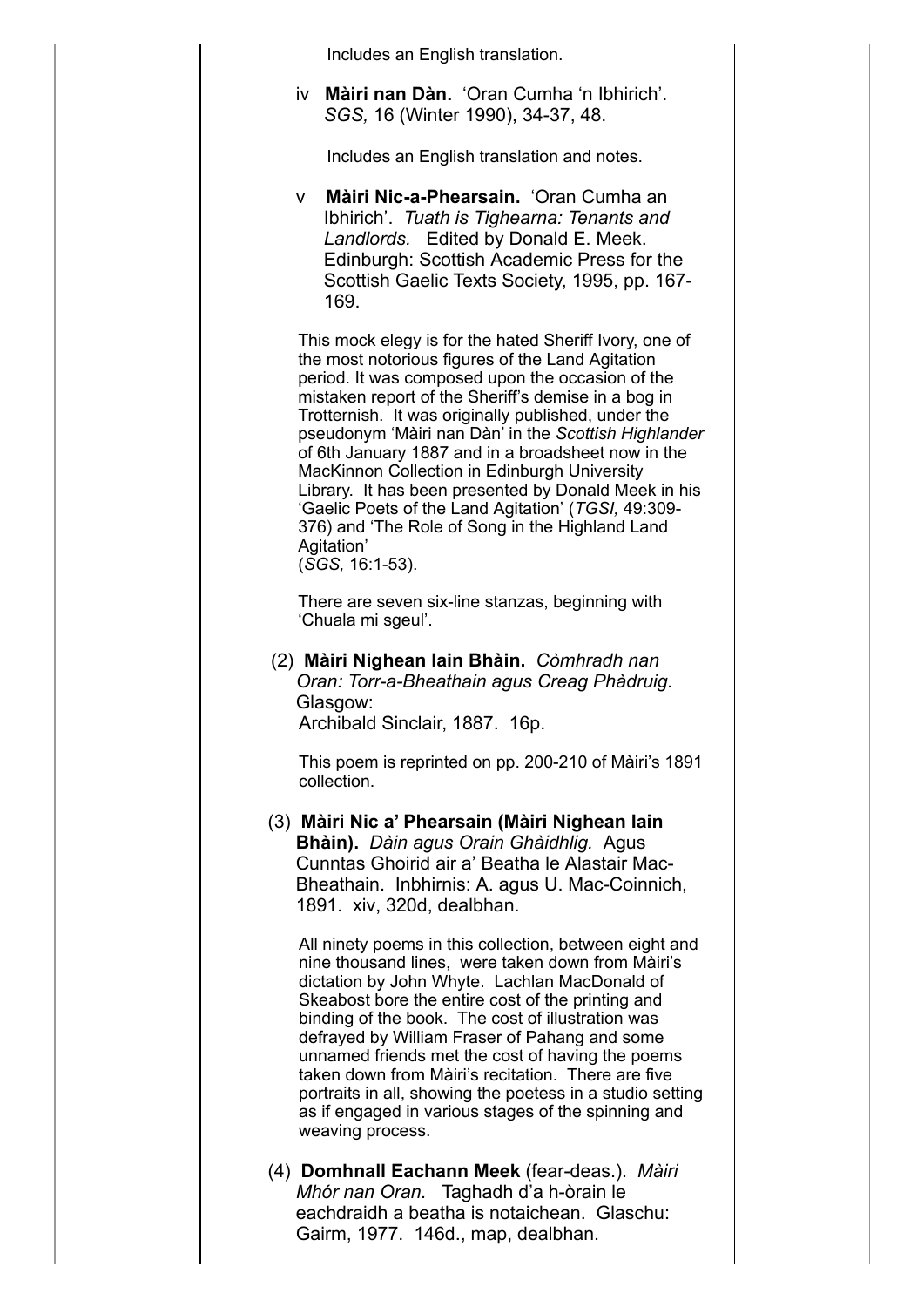Thirty-two of Màiri's songs are included here. In his introduction the editor explains that when making his selection he has tried to measure the literary and historical value of each song and to choose the best of them. He concedes that in the final analysis the choice is a personal one and that someone else might make a very different selection.

The account of Màiri's life and work on pp. 13-29 is an invaluable one. The songs are followed by notes and a list of the tunes upon which the songs are composed. There is an alphabetical list of all of Màiri's published songs and poems not included in this selection. Finally there is a personal names index. The entire work is in Gaelic.

Dr. John MacInnes has reviewed this book (*Gairm,* 102:188-191).

(5) **Domhnall Eachann Meek** (fear-deas.). *Màiri Mhór nan Oran: Taghadh de a h-Orain.* 2nd. Edition. Edinburgh: Scottish Academic Press for Comann Litreachas Gàidhlig na h-Alba, 1998. 240 dd.

[Unseen}. Includes eight poems not in the first edition (Meek 1977). Reviewed by Iain MacLeòid in *Gairm* (187:282-283)

(6) **Calum MacLeòid.** 'Màiri Mhór agus an Ceannaiche'. *Gairm,* 114 (An t-Earrach 1981), 122-123.

Tells of an encounter between Màiri Mhór and the Portree shopkeeper Donald Stewart in which he had the worst of it. Includes four lines which Màiri is said to have composed upon the occasion.

#### (7) **Màiri Nic a' Phearsain.** 'Nuair Bha Mi Og'. 'Brosnachadh nan Gaidheal'. *An Anthology of Scottish Women Poets.* Edited by Catherine Kerrigan. Edinburgh: Edinburgh University Press, 1991. pp. 88-95, 342-3.

With English translations by Meg Bateman.

# **Tunes:**

A number of Màiri Mhór's songs with music in staff notation are in *Orain an Eilein* [\(Mhàrtainn](http://www.skyelit.co.uk/refs3.html) 2001:28-31) They are: 'Nuair bha mi òg', 'Oran Beinn Lì', 'Eilean a' Cheò', 'Soraidh leis an àit'.

 $\frac{1}{2}$ 

 $\frac{1}{2}$ 

**MAIRI NAN DAN.** See MAIRI MHOR NAN ORAN

**MAIRI NIGHEAN ALASDAIR RUAIDH (c. 1615 – c. 1705)**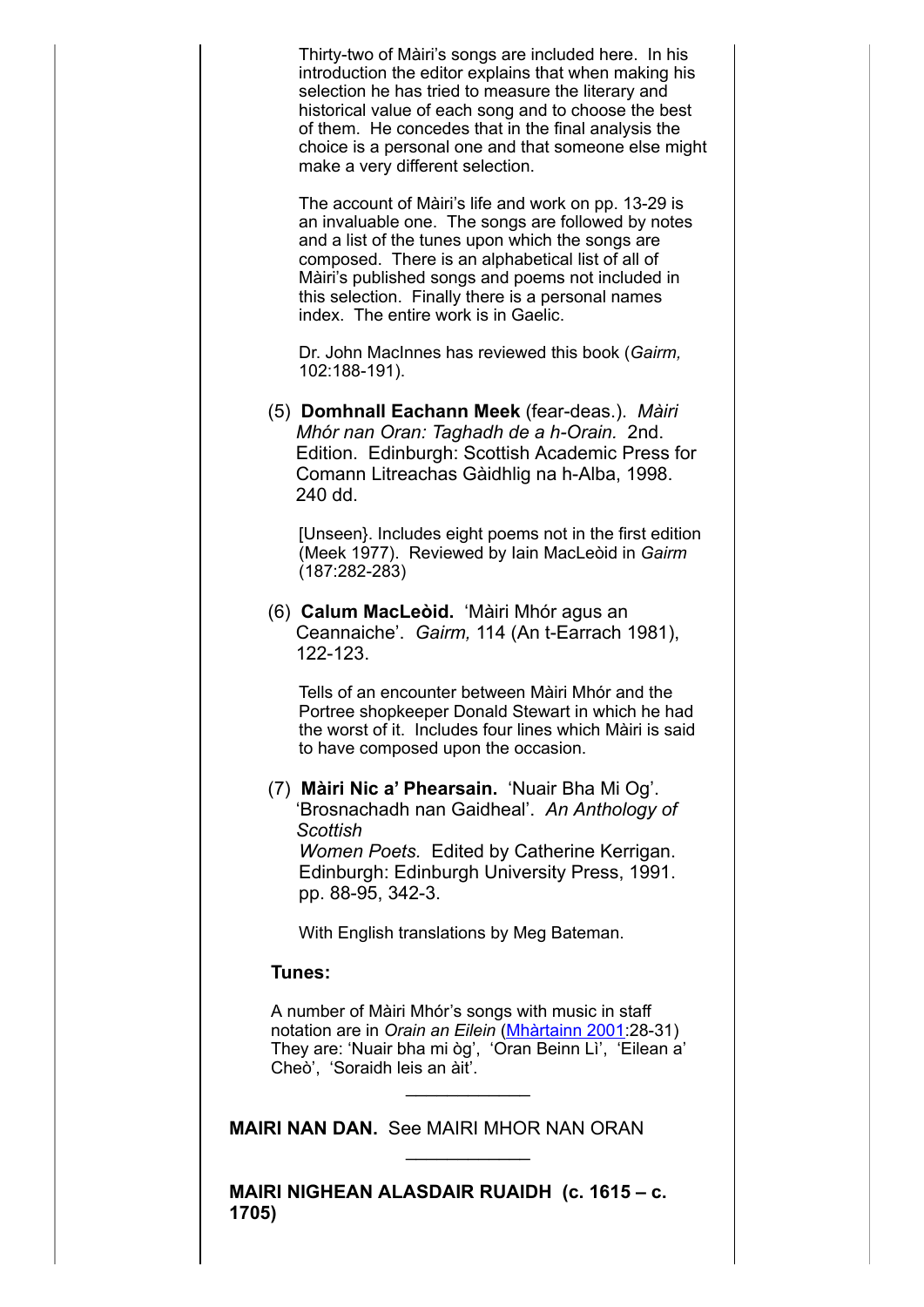According to tradition Harris was Màiri's birthplace and [she is also said to have been buried there \(MacKenzie](http://www.skyelit.co.uk/refs2.html) 1872: 20-21); [\(Watson 1934:](http://www.skyelit.co.uk/refs3.html) xiv-xix). Furthermore, John MacInnes has presented linguistic evidence which suggests that Harris was the source of her dialect [\(MacInnes 1966:](http://www.skyelit.co.uk/refs2.html) 6-7). However, her traditional association with Dunvegan and Skye is such that she is usually regarded as a Skye poetess and the genealogist Alick Morrison insists that Skye was her birthplace [\(MacKinnon and Morrison 1970](http://www.skyelit.co.uk/refs2.html): 201).

In his account of Màiri's life, John MacKenzie states that she was born in Rodel, Harris in 1569, the daughter of Alexander MacLeod, descendant of a chief of the Clan MacLeod. He further states that she did not start composing poetry until late in life when employed as a nurse in the chief's household at Dunvegan (op. cit., 20- 21). One of her songs displeased the chief, who banished her to Mull where she composed 'Luinneag MhicLeòid' [\(Watson 1934:](http://www.skyelit.co.uk/refs3.html) 36-43). She was eventually recalled on condition that she made no more songs. However, she continued to compose, excusing herself by saying that it was not a song, only a *crònan.*

J. C. Watson believes that the date of Màiri's birth is more likely to have been c. 1615 and that of her death 1705 or afterwards (op. cit., xiii-xiv, 88-95). This would have made her an almost exact contemporary of the great Lochaber poet, Iain Lom. There seems to be little doubt that she was related to the family of the MacLeod chieftains. The Rev. William Matheson discusses her genealogy and states that her ancestor was Alasdair Ruadh mac Thormoid mhic Uilleim, great-grandson of the fifth chief of MacLeod. He also states that, according to Uist tradition, her mother was a kinswoman of the MacDonalds of Clanranald (*TGSI,* 41:11-16).

There have been many theories concerning Màiri's banishment: about what caused it and where it was spent. These theories have been discussed by John MacInnes (op. cit., 7-10). He himself believes that she may have

been banished because the content of her songs celebrated the traditional Gaelic social order at a time of social upheaval. As to the place of her exile, J. C. Watson believes that she made a *cuairt* to Scarba, Pabbay and Mull (op. cit., xvii).

Màiri's poetry belongs to the period of transition from classical Gaelic poetry, with its syllabic metres and classical language, to modern Gaelic poetry, with its stressed metres and vernacular language. In discussing this, J. C. Watson contradicts the commonly held view that she had been the originator of the modern style. He makes the point that one cannot fix any one poet as the founder of the modern school, for the classic and modern periods overlap and popular poetry in stressed metres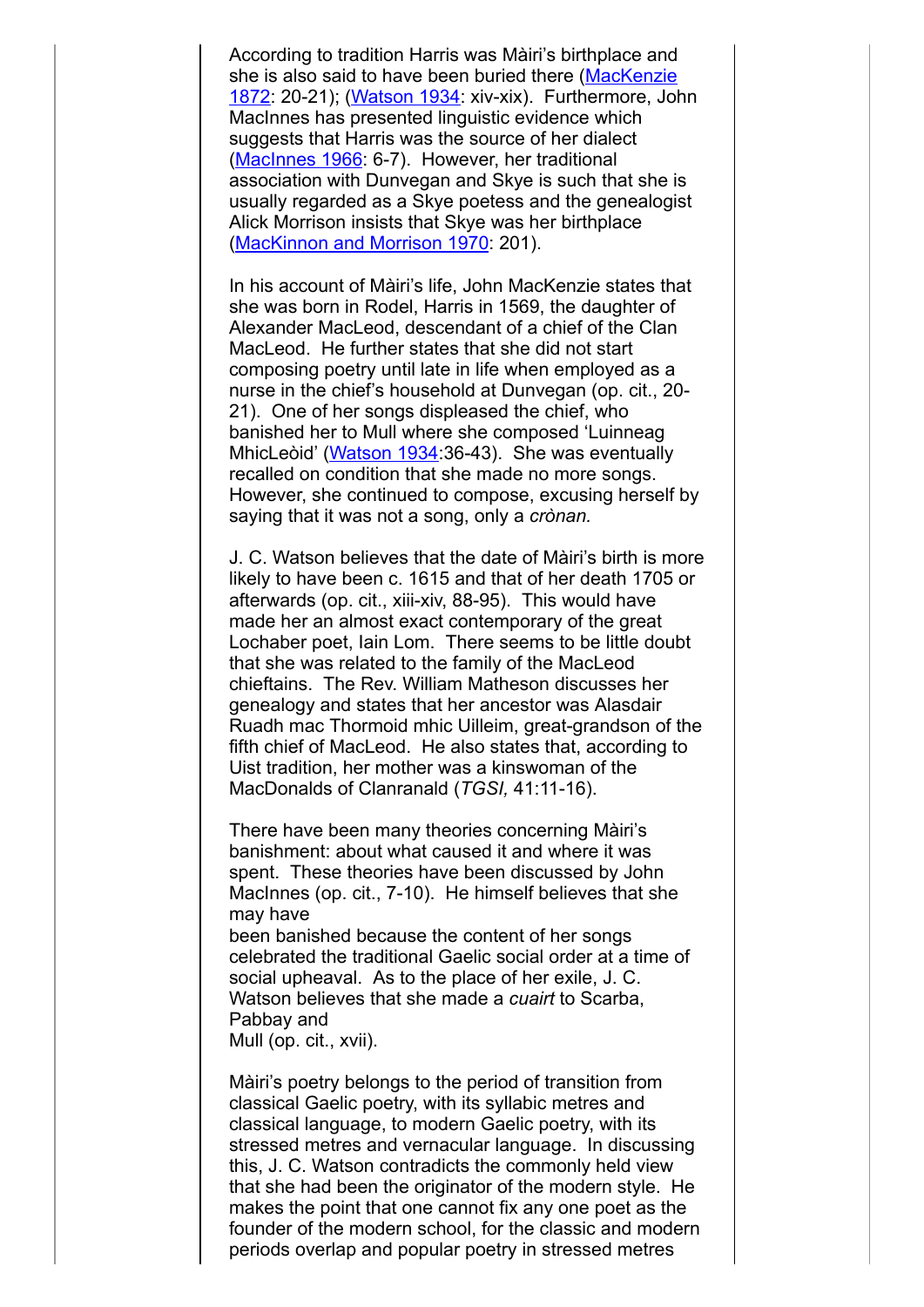was being composed long before the date of Màiri's earliest ascribed poem (op. cit., xix-xxi). Derick Thomson discusses the popularly held assumptions concerning the metres used by herself and her near contemporary Iain Lom. Professor Thomson writes that the so-called strophic metres, at one time believed to have been invented by these two poets, were in existence before they were born ([Thomson 1977:](http://www.skyelit.co.uk/refs3.html)132).

In the course of his article, 'The Gaelic Songs of Mary MacLeod', John MacInnes dwells at length upon Màiri's distinctive verse-forms and concludes by broaching the possibility that they may have had their origins in the old native Gaelic rhythmical verse [\(MacInnes 1966](http://www.skyelit.co.uk/refs2.html):22-23). In the course of the same article Dr. MacInnes suggests (pp. 12-13) that the vernacular praise poetry of Màiri and Iain Lom is not only of a type which was well represented in Scottish Gaelic poetry from their time onwards, but which had existed before their time alongside the classical praise poetry.

In 'Metaphor and Metonymy in the Poetry of Màiri Nighean Alasdair Ruaidh', Máiri Ní Annracháin examines the use of figurative language in Màiri Nighean Alasdair Ruaidh's poetry [\(Ni Annracháin 2007](http://www.skyelit.co.uk/refs3.html)). Dr. Ní Annracháin maintains that Màiri's work displays her facility with metonymy, while her metaphors are "relatively unremarkable" (p. 171).

It is interesting to consider two somewhat contrasting critical views of the work of Màiri Nighean Alasdair Ruaidh. Derick Thomson, while acknowledging that her poetry does have certain poetic virtues considers her reputation to be greatly inflated ([Thomson 1977:](http://www.skyelit.co.uk/refs3.html)135). Her editor, J. C. Watson takes a different view of her work, writing that it should be approached with the ear and the heart and not judged from an intellectual perspective ([Watson 1934](http://www.skyelit.co.uk/refs3.html): xxvii).

#### **Texts:**

(1) **J. Carmichael Watson** (editor). *Orain agus Luinneagan Gàidhlig le Màiri Nighean Alasdair Ruaidh: Gaelic Songs of Mary MacLeod.* London and Glasgow: Blackie and Son, 1934. xxxiv, 158p, plate. Reprinted Edinburgh: Oliver and Boyd for the Scottish Gaelic Texts Society, 1965. xxxiv, 158p.

This work was compiled while J. C. Watson was still a student at Edinburgh University and is, as John MacInnes has written upon its reprint in 1965, a remarkable achievement for such a young person ([MacInnes](http://www.skyelit.co.uk/refs2.html) 1966: 3). Dr. MacInnes does point out though, that an enlarged edition rather than a reprint would have been preferable. Studies of Màiri's poetry since the book's first publication in 1934 have revealed the necessity for considerable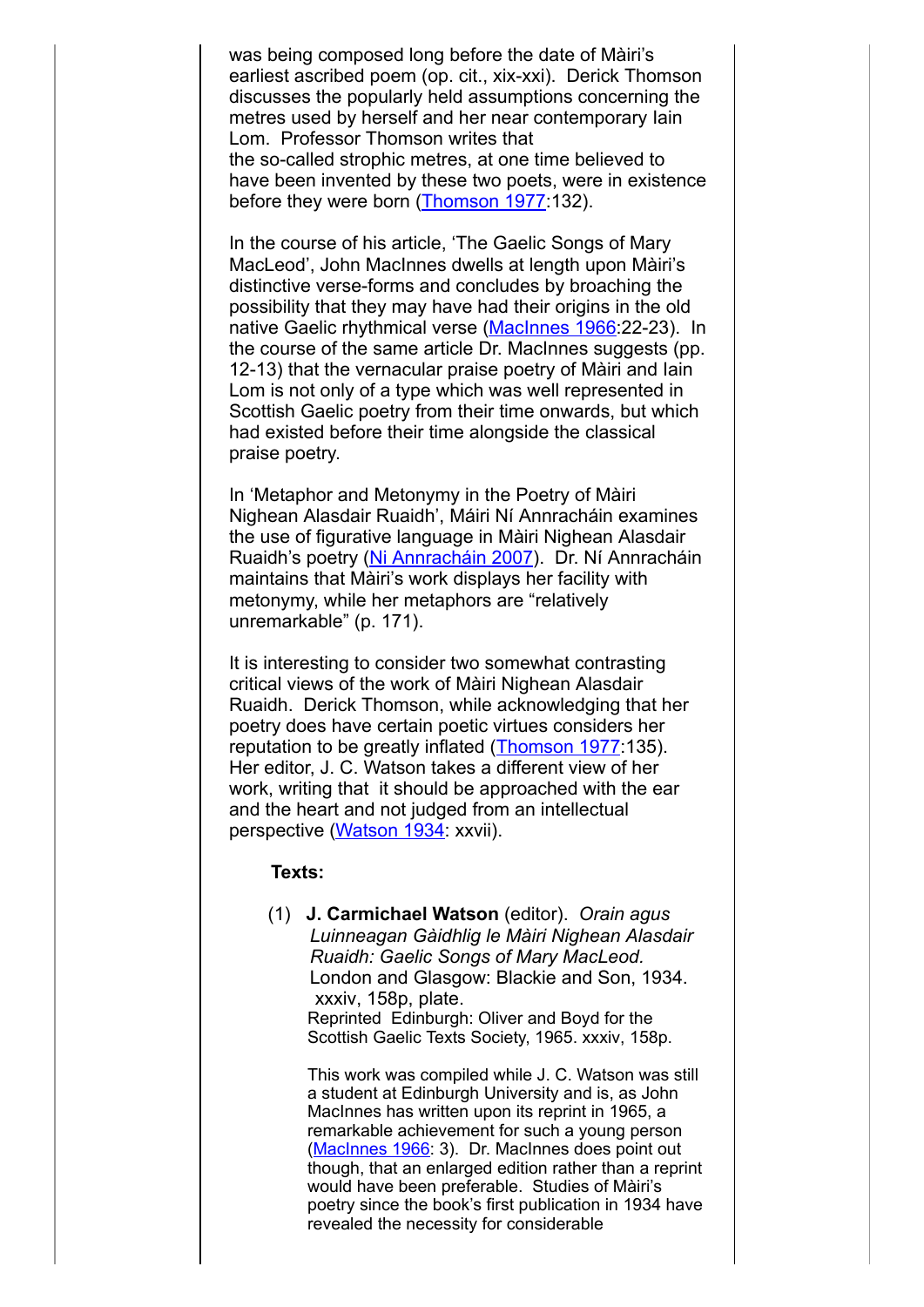revision, as well as enlargement, in any future edition of her work. The material listed below may be regarded as being in part a supplement, and in part a guide, to Watson's work. None of the poems discussed appear in Watson's edition unless stated otherwise.

(2) **J. L. Campbell.** 'Notes on the Poems Ascribed to Mary MacLeod in D. C. MacPherson's *Duanaire*. SGS, 11, Part 2 (September 1968), 171-191.

Discusses four songs published in Watson's edition: 'Pòsadh Mhic Leòid' (pp. 2-11), 'Mairearad nan Cuireid' (pp. 12-15), 'Tuireadh' (pp. 32-35) and 'An t-Eudach' (pp. 50-53). They are all of the waulking song type and first appeared in print in [MacPherson](http://www.skyelit.co.uk/refs3.html)'s work (MacPherson 1868:140-145, 138-140, 134-136, 136-138). Dr. Campbell concludes his discussion by stating that he believes that the first-named poem should be omitted entirely from any future edition of Màiri's works and that, the authorship of the other three being uncertain, they would be better placed in an appendix.

# (3) **Marjory Kennedy-Fraser and Kenneth MacLeod.** *Songs of the Hebrides*.

There are five songs in this series whose texts are claimed to be derived in varying degrees form Màiri Nighean Alasdair Ruaidh compositions. I would not place too great a reliance on these texts, which are:

| 'Ruairidh Og',             |  | <b>Kennedy-Fraser and</b> |                |            |  |
|----------------------------|--|---------------------------|----------------|------------|--|
| MacLeod 1917:185-189)      |  |                           |                |            |  |
| 'Long a' Leumaich', (      |  | $\alpha$                  | $\epsilon$     | $\epsilon$ |  |
| $\alpha$<br>1925 36-39     |  |                           |                |            |  |
| 'Long MhicLeòid',          |  | $\epsilon$                | $\epsilon$     | $\epsilon$ |  |
| $\mathbf{f}$<br>1925:41-45 |  |                           |                |            |  |
| 'Cuirm-Mara',              |  | $\epsilon$                | $\mathfrak{c}$ | $\epsilon$ |  |
| "<br>1925:46-49            |  |                           |                |            |  |
| 'Righ Manainn',            |  | $\epsilon$                | $\epsilon$     | $\epsilon$ |  |
| $\epsilon$<br>1925:50-54   |  |                           |                |            |  |

(4) **John MacInnes.** 'Gaelic Songs of Mary Macleod. *SGS,* 11, Part 1 (December 1966), 3- 25.

An important reassessment of Watson's edition of the works of Màiri Nighean Alasdair Ruaidh, as well as a discussion of various traditions concerning her and an examination of the poetry itself.

(5) **William Matheson.** 'Notes on Mary MacLeod: (1) Her Family Connexions; (2) Her Forgotten Songs'. *TGSI,* 41 (1951-1952), 11-25.

Rev. Matheson discusses three songs which he believes should be considered for inclusion in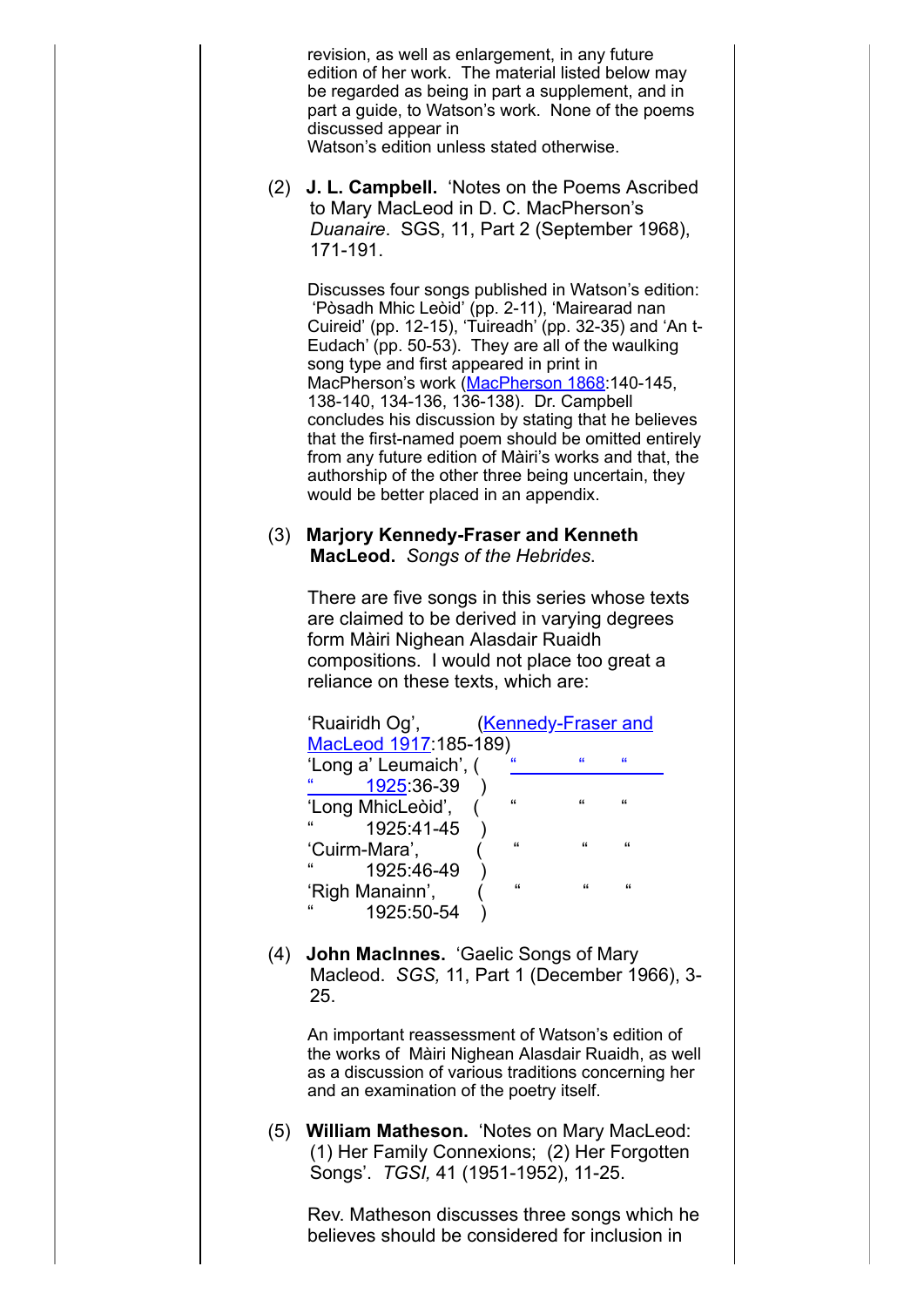any future edition of Màiri 's work and which are not included in Watson's edition:

- **i** 'Oran roinneadh do dh'Eachonn M'Illeoin Triath Dubhart a mharbhadh ann Inmherceatain' was published in the *Eigg Collection* ([MacDomhnuill 1776:](http://www.skyelit.co.uk/refs2.html) 232-234) without any ascription, but Rev. Matheson believes that Màiri may well have been the author.
- **ii** 'An Cronan Muileach'. Rev. Matheson believes the subject of this poem to be the same as that of the previous poem, Sir Hector MacLean. He believes that Màiri may well have been the author, although none of the three instances of publication which he cites carry an ascription [\(Gillies 1786:](http://www.skyelit.co.uk/refs1.html)33-34; [Campbell 1818:](http://www.skyelit.co.uk/refs1.html)61; [Sinclair 1928:](http://www.skyelit.co.uk/refs3.html)189-190).
- **iii** 'Siùthadaibh, siùthadaibh a mhnàthan' is, as Rev. Matheson points out, ascribed to Màiri by Frances Tolmie [\(Tolmie 1911](http://www.skyelit.co.uk/refs3.html):216-217), although it is not ascribed to her in another version (*Celtic Monthly*, 16:140). Subsequent to the publication of Rev. Matheson's article a further version of the song was published with an ascription to Màiri [\(Campbell and Collinson 1969:](http://www.skyelit.co.uk/refs1.html) 94-96, 286-290). Frances Tolmie's version is reproduced in *Orain an Eilein*, entitled 'Air fàir an là' with a tentative ascription to Màiri ([Mhàrtainn 2001](http://www.skyelit.co.uk/refs3.html):10)

In addition to these three songs, Rev. Matheson quotes a single eight-line stanza beginning 'Cha dioc fhad 's a tha mi 'g éisdeachd', said to have been composed by Màiri when she became irritated by her mother's extolling the virtues of her own MacDonald clan. It is also published in *Carmina Gadelica,* Vol. 6 (Matheson [1971:35-36\).](http://www.skyelit.co.uk/refs3.html)

A four-line stanza, beginning 'Nan robh thu ghaoil an Cill Mhoire' is quoted. Màiri is said to have composed it upon the occasion of her sister's funeral in Benbecula. I have found two other versions in print [\(Domhnallach](http://www.skyelit.co.uk/refs1.html) 1968: 183-185; *Carmina Gadelica,* 5:341). The metre bears a resemblance to the old Gaelic rhythmical verse discussed by Dr. John MacInnes as a source of Màiri's verse forms [\(MacInnes](http://www.skyelit.co.uk/refs2.html) 1966:22-23).

Finally, Rev. Matheson discusses a song of Màiri's first mentioned by John [MacKenzie](http://www.skyelit.co.uk/refs2.html) (1872:21) which ends with an address to 'Tormod nan Trì Tormod' and whose words have now been lost. He believes that the song's opening line is 'Tha mo chion air an ùr ghibht' and that its metre is the same as that of Donnchadh Bàn's 'Cumha Coire a' Cheathaich'.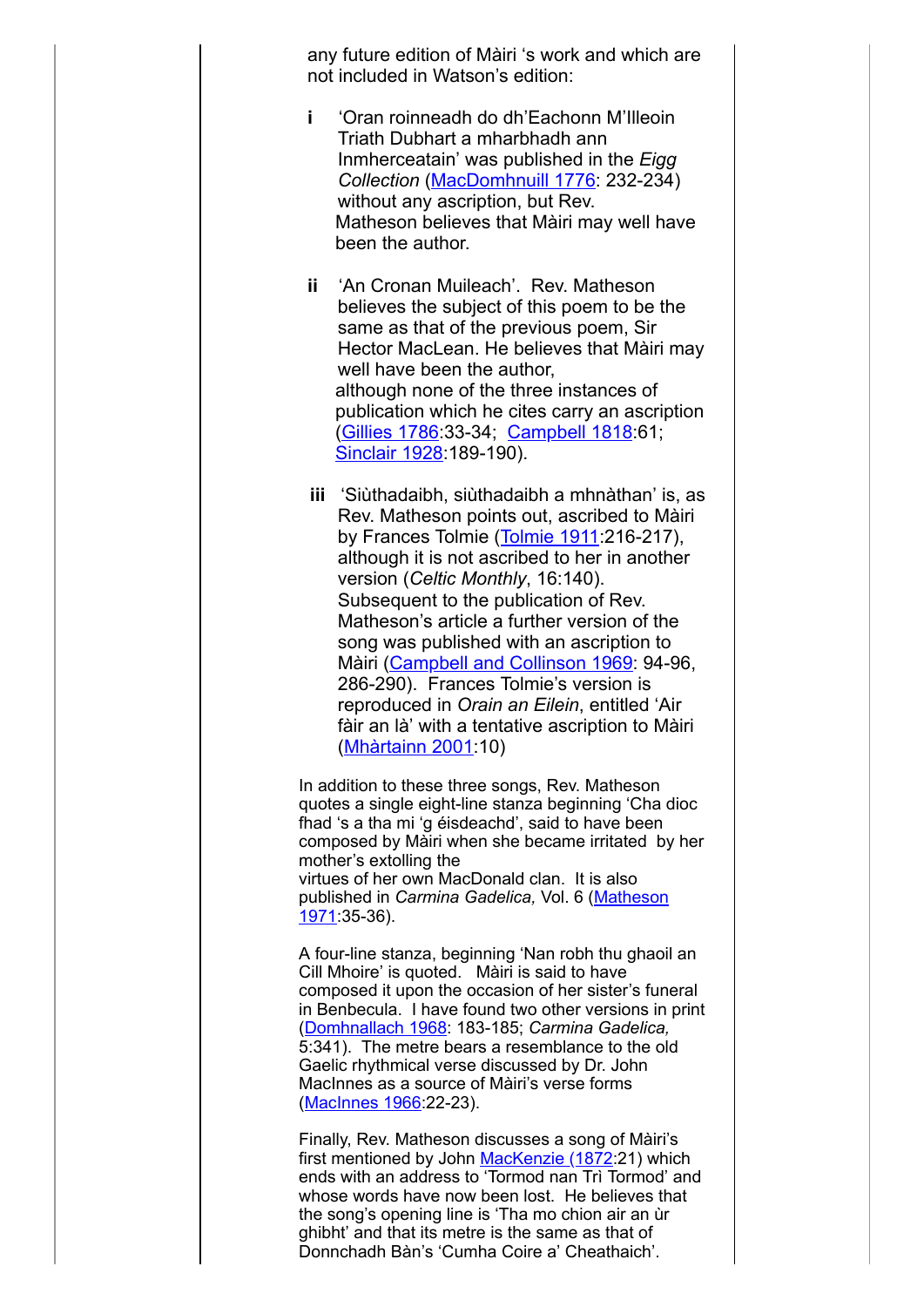### (6) **'Do Mhac Dhomhnaill'**

- **i** *Orain nuadh Ghaedhlach*. Iain Mac Illeain. Duneudainn, 1818, pp.233-236.
- **ii** *Mac-Talla* (7<sup>th</sup> September 1900), p. 80.
- **iii** *Mactalla nan Tur.* Edited by the Rev. A. MacLean Sinclair. Sydney, C.B: Mac-Talla, 1901, pp. 42-44.
- **iv** *Story and Song from Loch Ness-side.* Alexander MacDonald. Inverness: Northern Counties, 1914, pp. 288-289.
- **v** *TGSI,* 27 (1908-1911), 370-373.

The first version is ascribed to Màiri in *Orain Nuadh Ghaedhlach*. It has fifteen verses, beginning with 'Tha tasgaidh bhu' am an diomhaireachd'. It is taken directly from John MacLean's own [manuscript](http://www.skyelit.co.uk/refs4.html) collection and was unknown to J. C. Watson. The second and third versions are probably derived from the same source as the first version.

The fifth version is from the Rev. George Henderson's 'Làmh-sgrìobhainnean Mhic-Neacail', (*TGSI,* 27:340- 409). Of some ninety-three lines, beginning with 'Tha ulaidh orm an uamharrachd', it is the text which J. C. Watson uses in his edition ([Watson](http://www.skyelit.co.uk/refs3.html) 1934:76-81). In his notes on pp. 132-137 Watson also gives the fourth version listed here. It has just twenty-eight lines, beginning with 'Thoir tasgaidh bhuam 'an diomhaireachd' and is from Glenmoriston.

# (7) **'An t-Eudach'** (Watson 1934:50-52)

This version, without the vocables and with a parallel English translation by Meg Bateman, is in *An Anthology of Scottish Women Poets* (Kerrigan [1991:18-23,](http://www.skyelit.co.uk/refs1.html) 336).

#### (8) **'Fuigheall'** (Watson 1934:72-75)

This has forty-eight lines and has been edited from the MacLagan MS and the *Sàr-Obair* versions. The Rev. William Matheson has edited a much longer (eighty-four lines) version entitled 'Theid mi 'e m' dheòin' from the Dornie MS and the *Sàr-Obair* versions.

(9) **'Hilliù-an, hilleò-an'**. *Tocher,* 27 (Winter 1977- 78), 150-151.

A *port-a-beul*, said to have been composed by Màiri upon the threshold of a house when she had been forbidden to composed a song either inside or outside the house.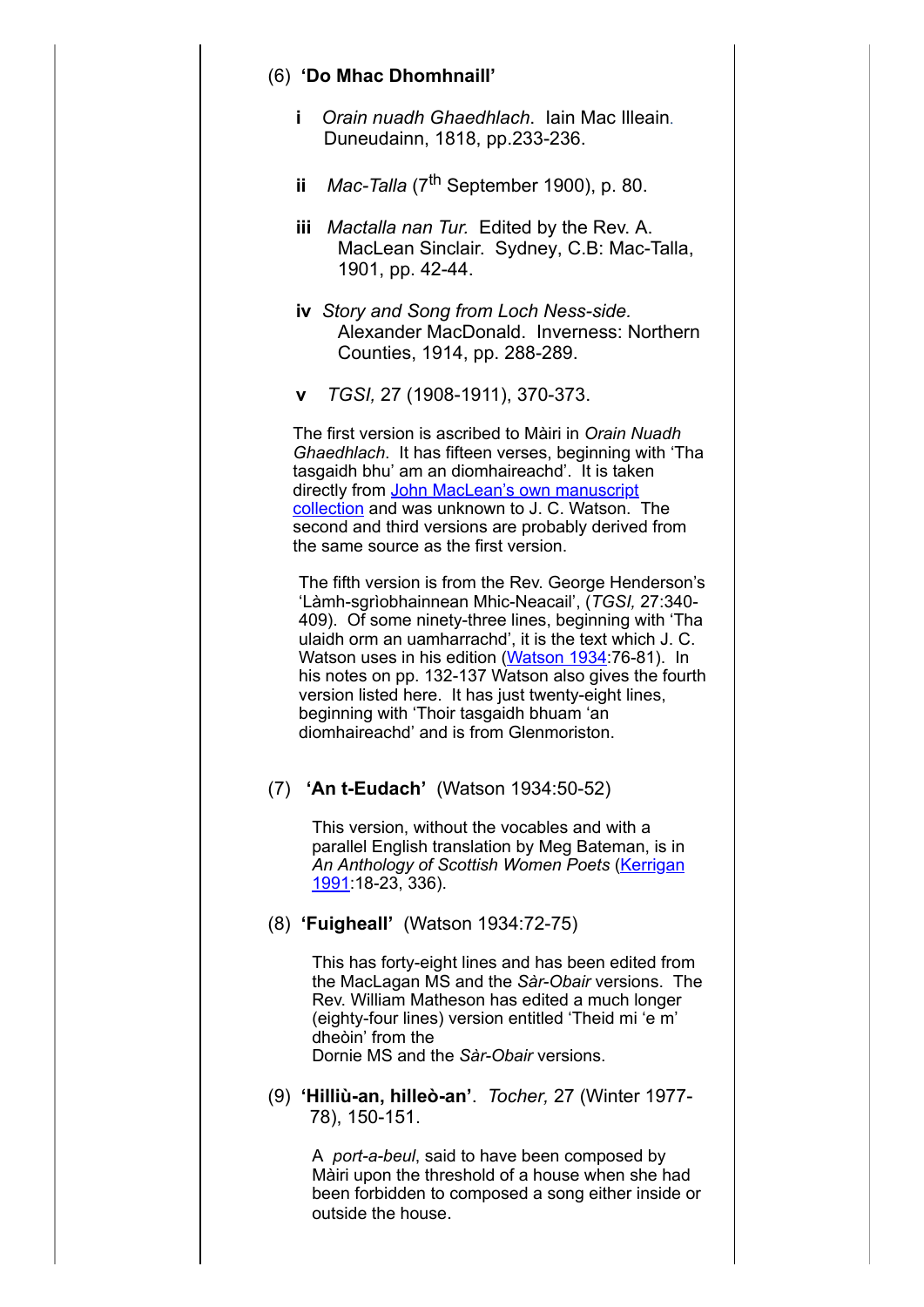|        | (10) 'M' iteagan is m' eòin is m' uighean'.<br>Folksongs and Folklore of South Uist. Second<br>edition. Margaret Fay Shaw. Oxford: OUP,<br>1977, pp. 188-189.                                                                                                                                                                                                                                                                                                                                                                                                                                                                                                                                                                                                                                                                                                                                                                                                         |  |
|--------|-----------------------------------------------------------------------------------------------------------------------------------------------------------------------------------------------------------------------------------------------------------------------------------------------------------------------------------------------------------------------------------------------------------------------------------------------------------------------------------------------------------------------------------------------------------------------------------------------------------------------------------------------------------------------------------------------------------------------------------------------------------------------------------------------------------------------------------------------------------------------------------------------------------------------------------------------------------------------|--|
|        | Another port-a-beul, bearing a considerable<br>resemblance to the previous item and with a similar<br>story of its composition. However, I think that there<br>are sufficient textual differences between the two for<br>them to be regarded as two different songs, rather<br>than two versions of the same song.                                                                                                                                                                                                                                                                                                                                                                                                                                                                                                                                                                                                                                                    |  |
|        | (11) 'Oran do Ruairidh Mac Leòid 'sna<br>Hearradh'. Comhchruinneachadh Ghlinn-a'-<br>Bhàird. Edited by the Rev. A. MacLean<br>Sinclair. Charlottetown: Haszard and Moore,<br>1890, pp. 268-269.                                                                                                                                                                                                                                                                                                                                                                                                                                                                                                                                                                                                                                                                                                                                                                       |  |
|        | A poem of seven stanzas in a strophic metre,<br>beginning 'Tha mo ghaol ann sna Hearradh'. I have<br>been unable to trace any other instance of the<br>poem in print or to identify the Ruairidh to whom it is<br>addressed. It is ascribed to Màiri Nighean Alasdair<br>Ruaidh: an ascription which would one would need<br>to treat with caution.                                                                                                                                                                                                                                                                                                                                                                                                                                                                                                                                                                                                                   |  |
|        | (12) 'An Talla am bu Ghnàth le Mac Leòid'<br>(Watson 1934:20-25).                                                                                                                                                                                                                                                                                                                                                                                                                                                                                                                                                                                                                                                                                                                                                                                                                                                                                                     |  |
|        | Watson's edition is based upon that in the Eigg<br>Collection. His version, with a parallel English<br>translation by Meg Bateman, is in An Anthology of<br>Scottish Women Poets (Kerrigan 1991:62-65, 340).<br>An edition based upon the MacLagan MS version<br>and entitled 'Do MhacLeòid' is in Gàir nan Clàrsach<br>(O Baoill 1994:134-138, 227).                                                                                                                                                                                                                                                                                                                                                                                                                                                                                                                                                                                                                 |  |
| Tunes: |                                                                                                                                                                                                                                                                                                                                                                                                                                                                                                                                                                                                                                                                                                                                                                                                                                                                                                                                                                       |  |
|        | J. C. Watson makes the valid point that Màiri's<br>songs were made to be sung, not printed<br>(Watson 1934: xxvii,) although he does not give<br>any information concerning the tunes. Francis<br>Collinson quotes the Rev. Kenneth Macleod as<br>having said that the tunes of Màiri's songs were<br>composed by another woman (Collinson<br>1966 54-55). He also notes information which J.<br>L. Campbell obtained from the notebooks of Fr.<br>Allan MacDonald of Eriskay concerning a<br>tradition that the poetess was actually named<br>Fionnaghal and had always been accompanied<br>by another woman, Màiri dhubh nan òran, who<br>sang her<br>songs for her and committed them to memory<br>(op. cit.). A similar tradition is recounted by Kate<br>MacDonald, Bean Eairdsidh Raghaill, to the<br>effect that the tunes of Màiri's songs were<br>composed by a<br>woman, 'an Nigh'n Dubh' (Tocher, 27:150).<br>Francis Collinson comments that the airs for |  |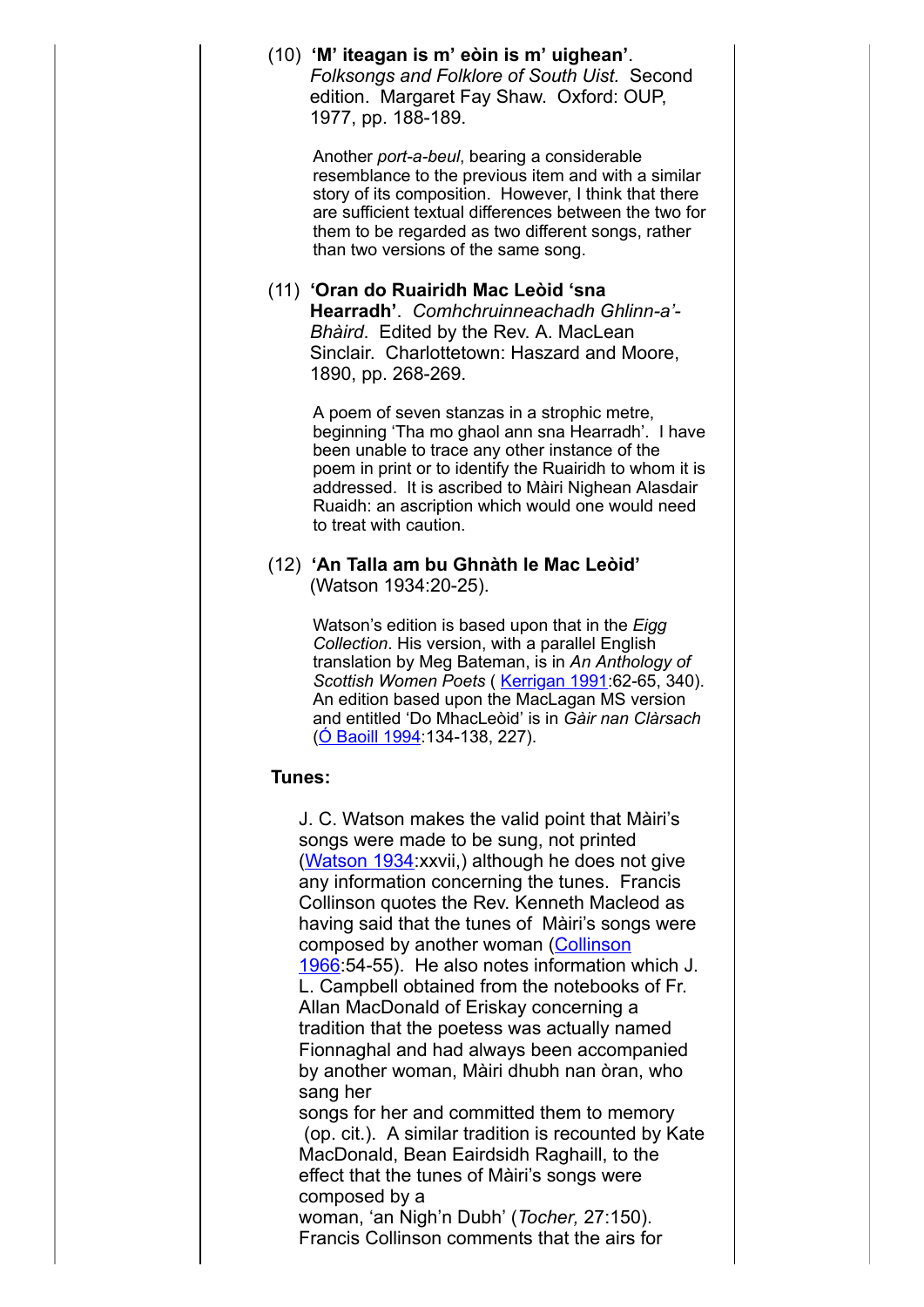Màiri's songs were striking tunes, whoever had composed them ([Collinson 1966:](http://www.skyelit.co.uk/refs1.html)55).

The following is a selection of printed sources for the tunes of some of the songs in J. C. Watson's edition of the works of Màiri Nighean Alasdair Ruaidh. The title of each song is followed in the first instance by the relevant page numbers in Watson's edition.

- **i** 'An Talla am bu ghnàth le Mac Leòid', pp. 20-25 ([Fraser 1816](http://www.skyelit.co.uk/refs1.html):23; Campbell [1816:60; MacDonald 1895:33-34, 42,](http://www.skyelit.co.uk/refs1.html) [App., 21; Kennedy-Fraser and MacLeod](http://www.skyelit.co.uk/refs1.html) 1921:31-33; [Mhàrtainn 2001:](http://www.skyelit.co.uk/refs3.html)8)
- **ii** 'Luinneag Mhic Leòid', pp. 36-43 ([Campbell 1816](http://www.skyelit.co.uk/refs1.html):13; *Celtic Monthly*, 13:153; *An Deò-Gréine,* 2:8; Dun [1848:345; MacDonald 1895:25;](http://www.skyelit.co.uk/refs1.html) **[Mhàrtainn 2001](http://www.skyelit.co.uk/refs3.html) 9)**
- **iii** ['Crònan an Taibh', pp. 44-49 \(MacDonald](http://www.skyelit.co.uk/refs2.html) 1895:16; [Tolmie 1911:](http://www.skyelit.co.uk/refs3.html)263-264)
- **iv** 'An Crònan', pp. 60-71 (Inverness [n.d.:59; Fraser 1816:71; MacDonald](http://www.skyelit.co.uk/refs2.html) 1895:App., 12)
- **v** 'Do Mhac Dhomhnaill', pp. 76-81 ([MacDonald 1982:](http://www.skyelit.co.uk/refs2.html)437)
- **vi** 'Luinneag', pp. 82-87 (MacDonald [1784:15; MacDonald 1895:25-26](http://www.skyelit.co.uk/refs2.html); *Celtic Monthly,* 14:60)
- **vii** 'Cumha do Shir Tormod Mac Leòid', pp. 96-99 ([MacDonald 1895](http://www.skyelit.co.uk/refs2.html):App., 53; Tolmie 1911 198-199)  $\frac{1}{2}$

## **AM MAOR BEAG**

Of Kilmoluag. Said to be responsible for the Skye version of 'Tha mo bhreacan-sa fo 'n dìle'. For details, see entry for 'The mo bhreacan fliuch fo 'n dìle' in the section Anonymous Poetry and Song: [Individual Items P-Z.](http://www.skyelit.co.uk/poetry/anon6.html)

 $\frac{1}{2}$ 

#### **MHARTAINN, Cairistiona**

**Caisistiona Mhàrtainn.** *Gaelic Songs of Skye.* Taigh na Teud: An t-Eilian Sgitheanach, 2002. 132dd.

A collection of 156 songs with both words and music. See entry in section Traditional Poetry and Song: [Collectors & Collections](http://www.skyelit.co.uk/poetry/collect16.html).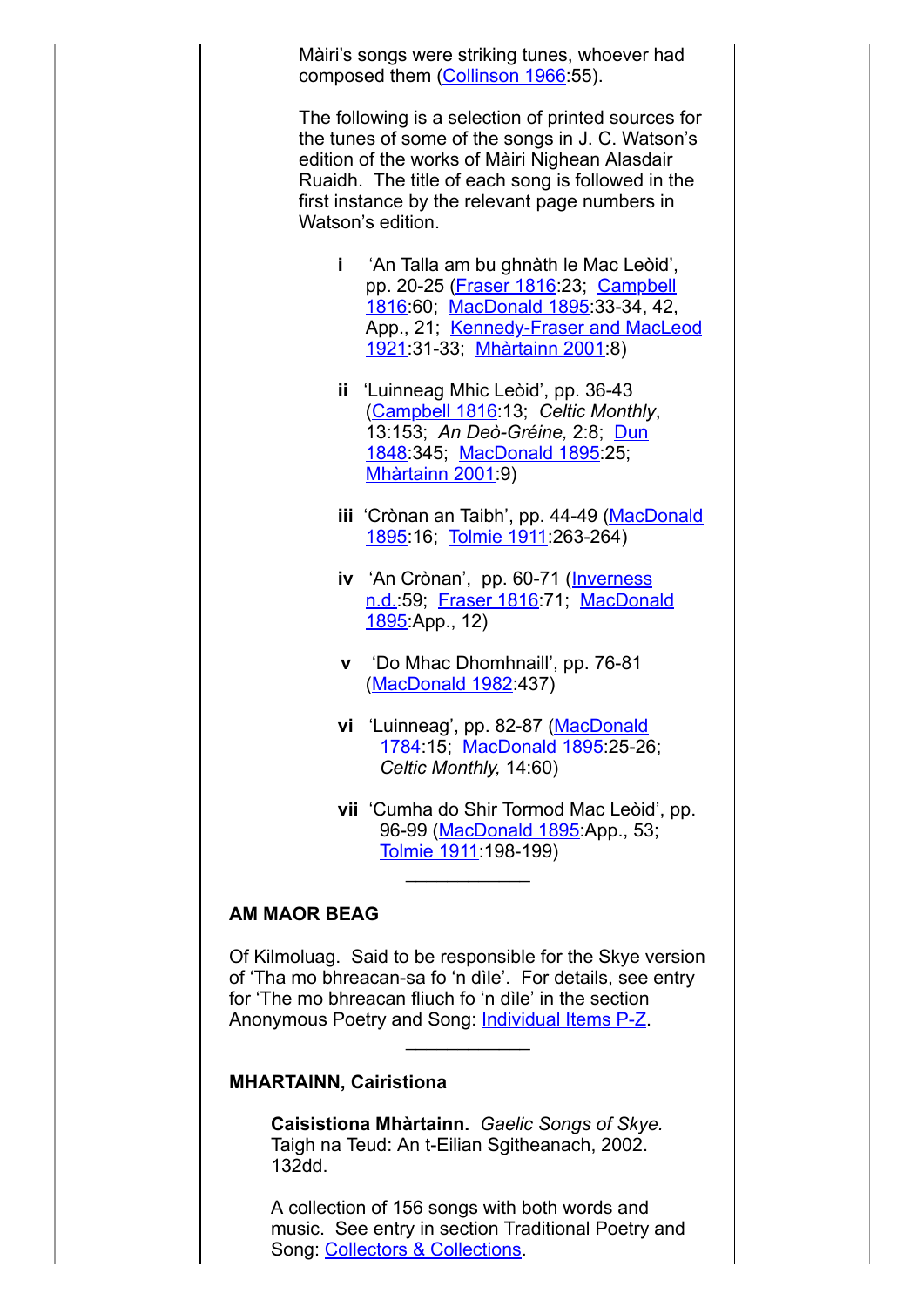## **MARTAINN, Fearchar**

**'Fàgail Mhalaig'**. *Gairm*, 102 (An t-Earrach 1978), 162-163.

 $\frac{1}{2}$ 

A typical exile song. Six four-lien verses and a refrain, beginning 'An téid thu leam, a ribhinn mhaisich'. Composed upon the model of Alasdair Nicolson's 'Eilean Leòdhais, Tìr nan Gaisgeach' (*MacLaren's Hebrides Collection of Scottish Songs;* No. 27).

# **MARTAINN, Iain (Early 20th Century)**

This poet seemed to belong to Lyndale in Skye.

(1) **Iain Màrtainn.** 'Cuairt do Liandail'. *Guth na Bliadhna,* 17 (1920), 23-25.

 $\frac{1}{2}$ 

A poem celebrating an exile's return to Lyndale. It is very reminiscent of eighteenth century nature poetry. In the last stanza the poet turns from praise of nature to praise of a man, 'An Domhnullach fialaidh, Torr-Mór', noted for his charity and care for the needy. This is probably the Donald MacDonald, known as 'Tormore', referred to by A.R. Forbes in his *Placenames of Skye* [\(Forbes](http://www.skyelit.co.uk/refs1.html) 1923:260) and who died about 1922.

There are nine eight-line stanzas, beginning with ' 'Se deireadh an earraich so dh' ùraich 'nam aire'. The metre is similar to that of Donnchadh Bàn's 'Cumha Coire a' Cheathaich'.

(2) **Iain Màrtainn.** 'Madainn Earraich'. *Guth na Bliadhna,* 17 (1920), 95-97.

A celebration of spring and new life. There are eight eight-line stanzas beginning 'Tha m' aigne air dùsgadh'. The metre is similar to that of Iain Dubh Mac Iain 'ic Ailein's 'Oran nam Fineachan Gaidhealach'.

(3) **Iain Màrtainn.** 'Fàilte an t-Samhraidh'. *Guth na Bliadhna,* 17 (1920), 212-213.

An exile poem, with the same emphasis on nature to be found in his other poems. There is a reference in the third stanza to the succession of the heir to an estate, perhaps the Lyndale estate?

There are six eight-line stanzas beginning with 'Ceud fàilte d 'n t-samhradh, tha dlùthachadh teann oirnn'. The metre is similar to Donnchadh Bàn's 'Cumha Coire a' Cheathaich'.

 $\frac{1}{2}$ 

 $\frac{1}{2}$ 

**MARTIN, Angus.** See [AONGHAS NA GAOITHE](http://www.skyelit.co.uk/poetry/poets1.html)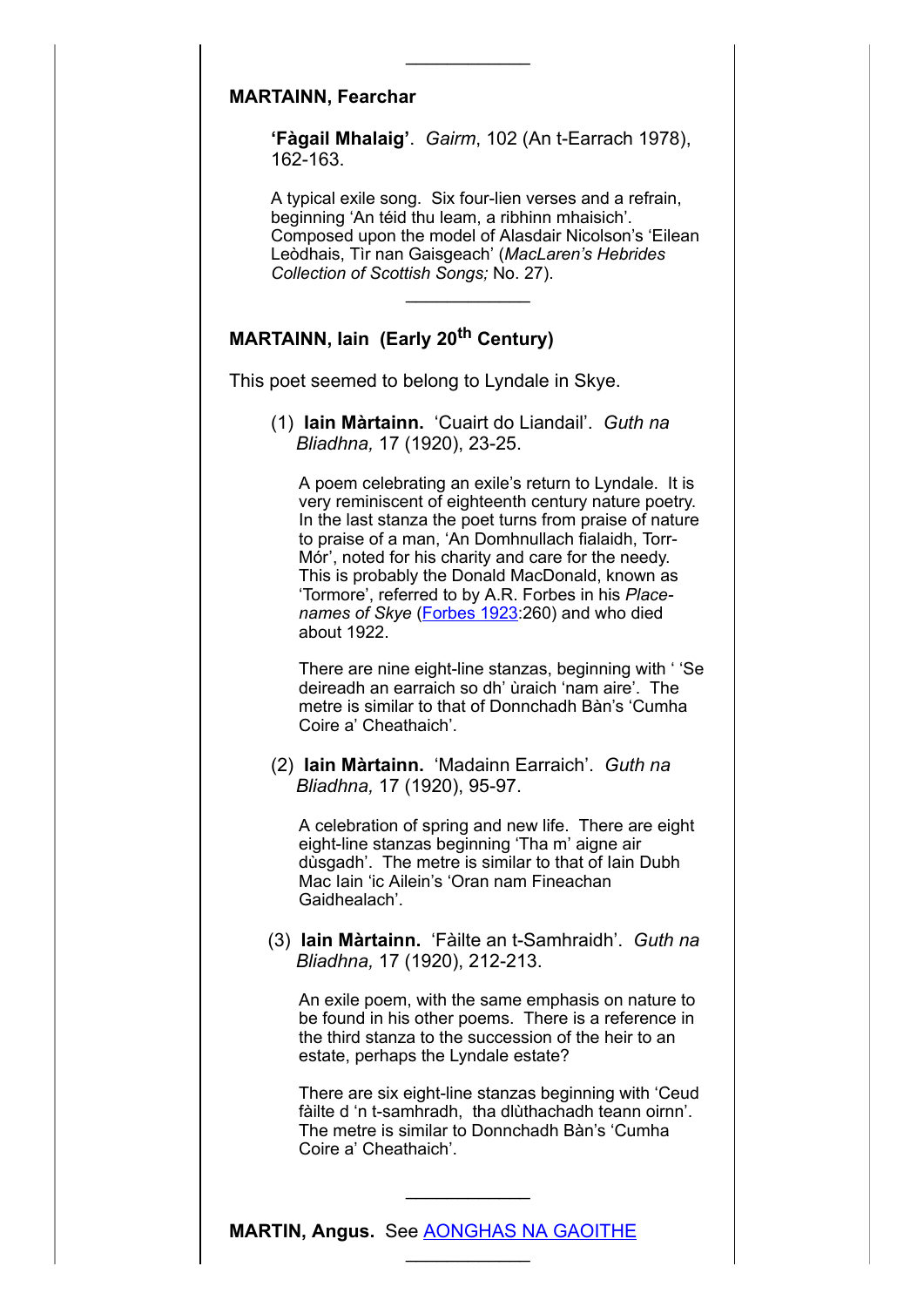**MARTIN, Farquhar.** See MARTAINN, Fearchar

**MARTIN, John.** See MARTAINN, Iain

**MATHESON, Angus.** See [MACMHATHAIN, Aonghas](http://www.skyelit.co.uk/poetry/poets13.html)

 $\frac{1}{2}$ 

 $\frac{1}{2}$ 

 $\frac{1}{2}$ 

 $\frac{1}{2}$ 

 $\frac{1}{2}$ 

 $\frac{1}{2}$ 

 $\frac{1}{2}$ 

**MATHESON, Charles.** See [MACMHATHAIN, Tearlach](http://www.skyelit.co.uk/poetry/poets13.html)

**MATHESON, Jessie.** See [NICMHATHAIN, Seonaid](http://www.skyelit.co.uk/poetry/poets16.html)

**MONTGOMERY, Catriona.** See: [The New Poetry](http://www.skyelit.co.uk/poetry/modern3.html)

**MONTGOMERY, Morag.** See: [The New Poetry](http://www.skyelit.co.uk/poetry/modern3.html)

# **MORAIDH, Iain Og (19th Century)**

The son of a Skye laird, Iain Og Moraidh as a young man spent some time as a civil servant in London, but after falling into debt he had to return to Skye where his fiddle playing and his tales of life in London made him a popular guest in various houses. Eventually some friends got him the position of parish schoolmaster in Eigg, where he spent most of the rest of his life. His unorthodox teaching methods made him unpopular with his employers, but he was much loved by his pupils.

(For information on the life of Iain Og Moraidh see: *The Road to the Isles* ([MacLeod](http://www.skyelit.co.uk/refs2.html) 1927:76-77; *Sgriobhaidhean Choinnich MhicLeòid* ([MacLeod](http://www.skyelit.co.uk/refs2.html) 1988: 70-74); 'lain Og Moraidh and his Song: a Nineteenth Century Enignma' [\(Loughran](http://www.skyelit.co.uk/refs1.html) 2006).

(1) **'Aodann Corrabheinn'**. *Songs of the Hebrides.* Edited by Marjory Kennedy-Fraser and Kenneth MacLeod. Vol. 2. London: Boosey and Co., 1917, pp. 205-211.

Song contributed by Kenneth MacLeod. According to his notes it would appear to be his reworking of a song which he attributes to Iain Og and which in its turn is said to be a reworking of an ancient 'supernatural' composition about the martyrdom of St. Donnan. 'Aodann Corrabheinn' has a thrice repeated refrain beginning with 'Tha 'n crodh-laoigh air aodainn Corrabheinn', with a four-line and an eight-line verse. The music is in staff notation.

(2) **'An gaol a thug mi òg'**. *Clàrsach an Doire.* Niall MacLeòid. 6th ed. Glaschu: Gairm, 1975, pp. 20-21.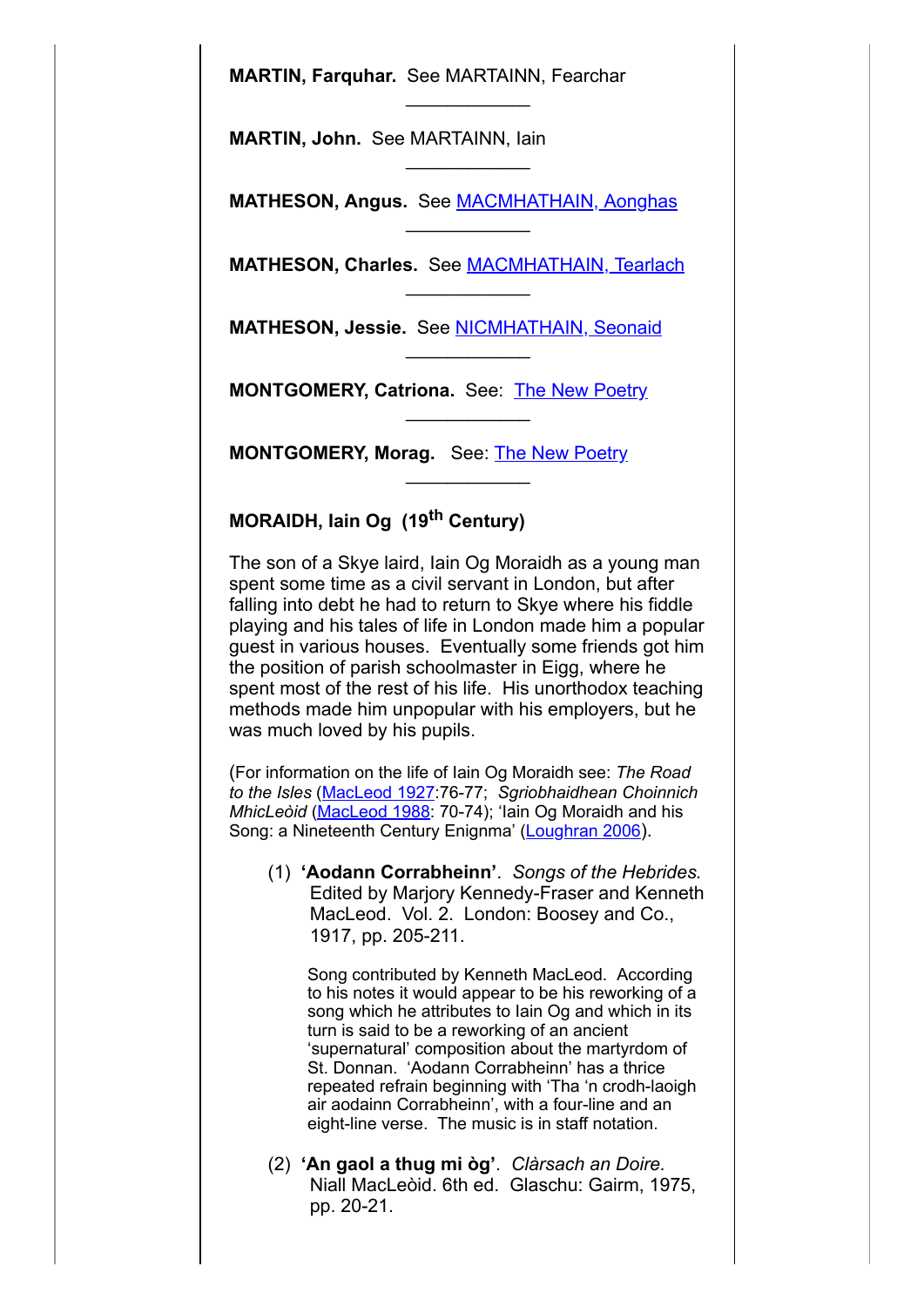This song first appeared in the second edition of *Clàrsach an Doire* (1892). It is Niall MacLeòid's own composition, but he notes that he composed it upon the model of a song of the same name, composed many years before by Iain Og Moraidh.

- (3) **'Oran Iain Oig'**
	- i **Iain Og Murray.** 'Moch 's a' Mhadainn'.*The Highlander* (6th October 1877), p. 3.
	- ii **'Oran Leannan Sìthe'.** *An Gaidheal,* 39 (1943-1944), 143.
	- iii **'Do Iain Og'.** *Gaelic Songs in Nova Scotia.* Edited by Helen Creighton and Calum MacLeod. Ottawa: Dept. of the Secretary of State, 1964, pp. 122-123.
	- iv **'Oran na Bean Shìth'.** *From the Farthest Hebrides.* Edited by Donald A. Fergusson. Toronto: Macmillan of Canada, 1978, pp. 140-143.
	- v **Anne Loughran.** 'Iain Og Moraidh and his Song: a Nineteenth Century Enigma', *Scottish Gaelic Studies*, Vol. 22 (2006), 161- 186.

Strange and enigmatic: this is unusual, if not unique, in Scottish Gaelic song. It is sometimes described as a fairy song and sometimes as a song to autumn. In it the poet encounters a *gruagach* who takes him on a journey through the sights and sounds of autumn before leaving him exhausted at the song's end.

The last item quoted is an article which discusses Iain Og Moraidh's life and the nature of his song. The appendix includes the first and second versions of the song listed above as well as four previously unpublished versions, including one from the notebook of Kenneth MacLeod.

 $\frac{1}{2}$ 

 $\frac{1}{2}$ 

 $\frac{1}{2}$ 

 $\frac{1}{2}$ 

**MORISON, Iain.** See MORRISON, Eoin

**MORISON, Roderick.** See [AN CLARSAIR DALL](http://www.skyelit.co.uk/poetry/poets1.html)

**MORRAGH, Iain Og.** See MORAIDH, Iain Og

**MORRISON, Eoin (Early 19th Century)**

(1) **Eoin Morrison.** *Dàin Spioradail.* Le Eoin Morrison o 'n Eilein Sgiathanach. Glasgow: Maurice Ogle, 1828, 32p.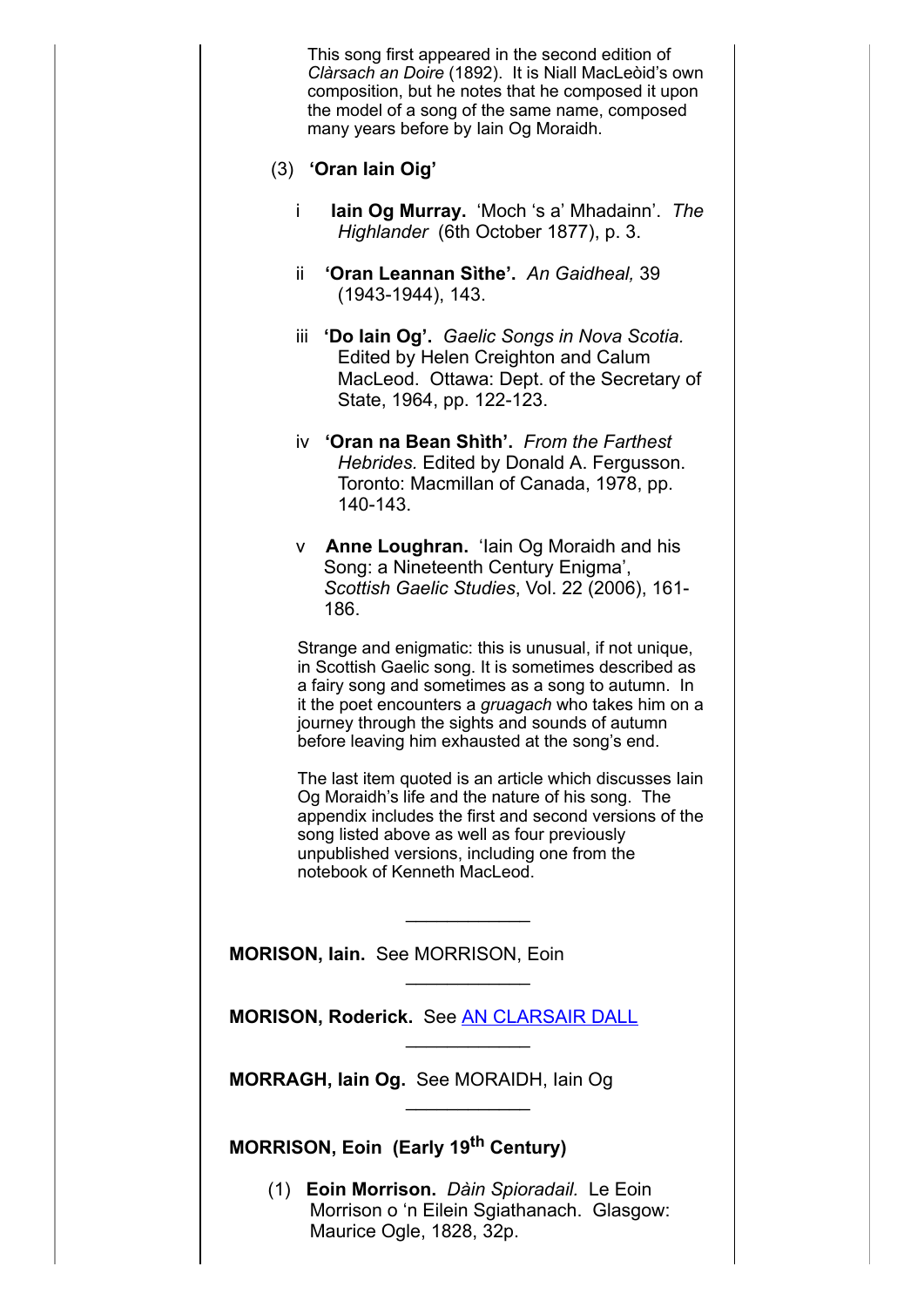In his entry for this book in *Bibliotheca Scoto-Celtica*, John Reid writes (<u>Reid 1832</u>:96):

*"The above was the production of a blind man, they were copied from his mouth by a Schoolmaster in the Highlands, and sent to Glasgow under the auspices of the Rev. D. Ranken, South Knapdale; and the Rev. Dr. MacLeod of Campsie, but the printer declaring that MS unreadable, it was given to Mr. Lachlan MacLean, who recopied it, and obtained the author's consent to write three Hymns himself; viz., the first two and the last."*

There are thirteen of Eoin Morrison's poems here, and their predominant theme is personal unworthiness and the need for repentance. There are frequent references to biblical themes and stories.

Although Eoin Morrison never approaches Dùghall Bochanan's greatness as a poet, Bochanan's influence is to be detected in his work. As far as style is concerned, there is a tendency to ramble, particularly in the longer poems. But this is not invariably the case. In one poem, 'A chodaltaich nach dean thu eiridh' (pp. 28-29) he develops his theme by addressing in turn a variety of disabled people, this imposing an effective unity on the poem. His tone tends to be quiet and muted, but his treatment of the theme of the Day of Judgement in ' 'N uair a thig latha na curtach' (pp. 29-31) has for him, unusual vigour.

Most of his poems are in quatrain form, with end rhyme between the second and fourth lines, and *aicill*. There are also three poems in strophic metres and one in a *cumha* metre*.* Without tunes it is frequently difficult to establish a clear stress pattern and with some poems there is a temptation to regard them as being syllabic; 'Uair a bha mise leam fein' (pp. 9-11 being a case in point.

(2) **Iain Morison.** *Dana Spioradail no Teagasg Fallan o 'n Scriobtuir. 2nd* edition. Edinburgh: Printed by R. Marshall for the support of the Author, 1832, 32p.

I have not had sight of this book. The above citation is from *Typographia [Scoto-Gadelica](http://www.skyelit.co.uk/refs2.html)* (MacLean 1915:290-291). This also cites a quotation from the introduction to the book and judging from it Eoin Morison appears to have been non-literate and to have had a very difficult life. His latter years were spent in Knapdale where he was a regular churchgoer.

 $\frac{1}{2}$ 

 $\frac{1}{2}$ 

**MORRISON, John.** See MORISON, Eoin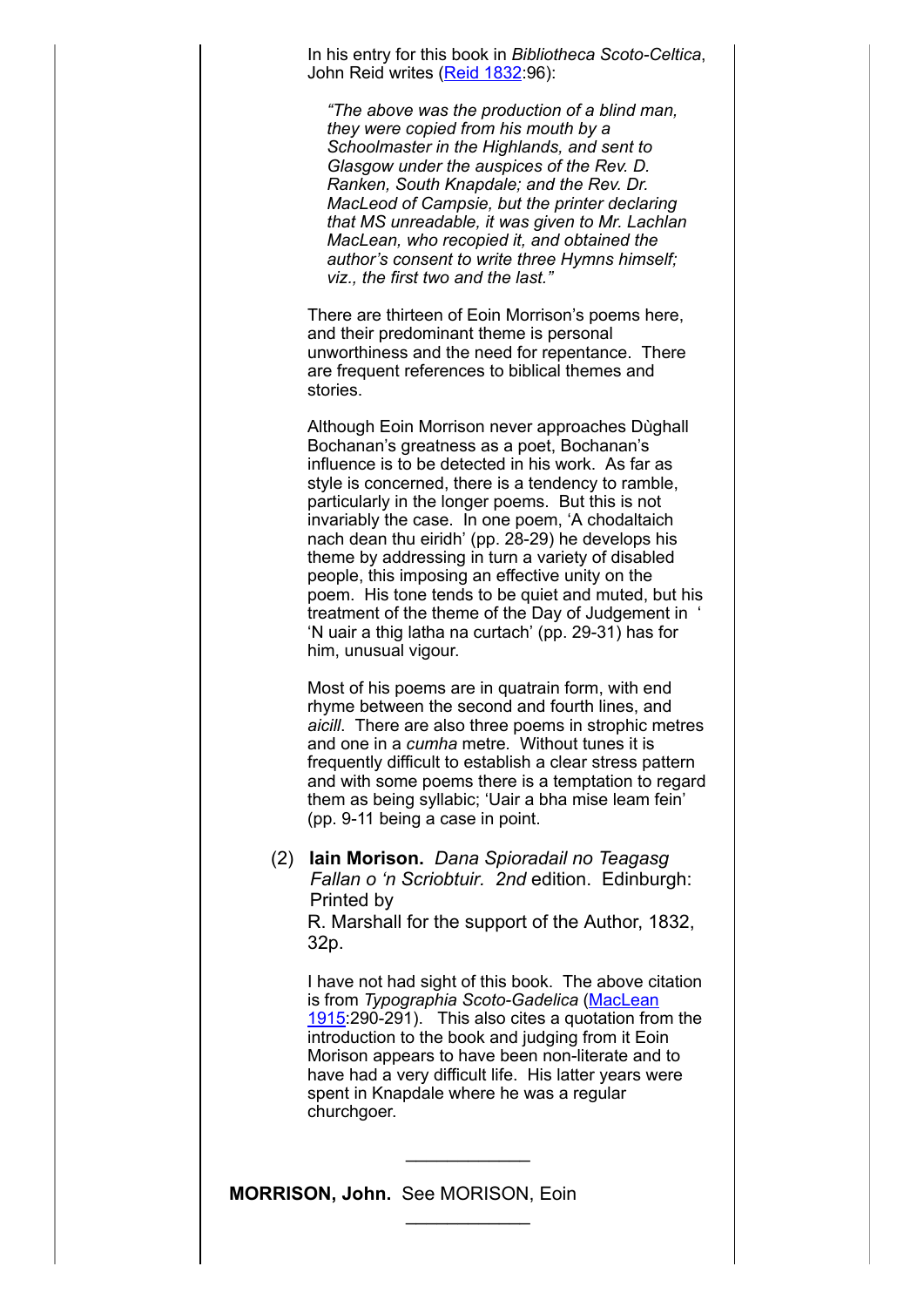| <b>MURCHISON, T. M.</b> See <b>MACCALMAIN</b> , Tomas                                                                                                                                                                                                                                                                                                                                                                                                                                                                        |
|------------------------------------------------------------------------------------------------------------------------------------------------------------------------------------------------------------------------------------------------------------------------------------------------------------------------------------------------------------------------------------------------------------------------------------------------------------------------------------------------------------------------------|
| MURRAY, John. See MORAIDH, Iain Og                                                                                                                                                                                                                                                                                                                                                                                                                                                                                           |
| <b>TOP OF PAGE</b>                                                                                                                                                                                                                                                                                                                                                                                                                                                                                                           |
| <b>Homepage</b>                                                                                                                                                                                                                                                                                                                                                                                                                                                                                                              |
| <b>Poetry</b>                                                                                                                                                                                                                                                                                                                                                                                                                                                                                                                |
| <b>Abbreviations</b>                                                                                                                                                                                                                                                                                                                                                                                                                                                                                                         |
| <b>Traditional: known authorship</b><br>D-Domhnall<br>Domhnallach-Dz<br>$E-G$ $H-L$<br><u>A-C</u><br>M-MacA MacB-MacC MacD MacE-MacK,<br>MacLa-MacLeod MacLeord A-H MacLeord I-Z<br><u>MacM-MacN MacO-MacZ M N</u><br><u>O-Q R-Z</u>                                                                                                                                                                                                                                                                                         |
| <b>Traditional: anonymous</b><br><u>C-D E-K L-N O P-Z</u><br><u>A-B</u>                                                                                                                                                                                                                                                                                                                                                                                                                                                      |
| <b>Traditional: collections</b><br><b>Annie Arnott</b> An Cabairneach<br><b>Carmina Gadelica</b><br><b>Marjory Kennedy-Fraser Angus Lamont</b><br><u>K. N.</u><br>MacDonald Johan MacInnes Hugh MacKinnon<br>Calum I. MacLean Sorley MacLean Kenneth<br><b>Niall MacLeoid</b><br><b>Màiri Nighean Alasdair</b><br>MacLeod<br>Cairistiona Mhàrtainn Alexander Morison<br>Kenneth<br><b>Angus Nicolson</b> Portree HS Magazine<br><b>Morrison</b><br>Lachlann Robertson Frances Tolmie I<br><b>Frances</b><br><b>Tolmie II</b> |
| <b>Modern</b><br><b>Somhairle MacGill-Eain</b><br><b>The New Poetry</b><br><b>References</b><br><u>Books etc: A-L Books etc: MacA-MacL</u><br><b>Books etc:</b><br>MacM-Z Periodicals, MSS, AV                                                                                                                                                                                                                                                                                                                               |
| <b>Contact</b><br><b>Contact us</b>                                                                                                                                                                                                                                                                                                                                                                                                                                                                                          |
| <b>TOP OF PAGE</b>                                                                                                                                                                                                                                                                                                                                                                                                                                                                                                           |

**Prose: [homepage](http://www.skyelit.co.uk/prose/index.html)**

**[Bibliography:](http://www.skyelit.co.uk/index.html) homepage**